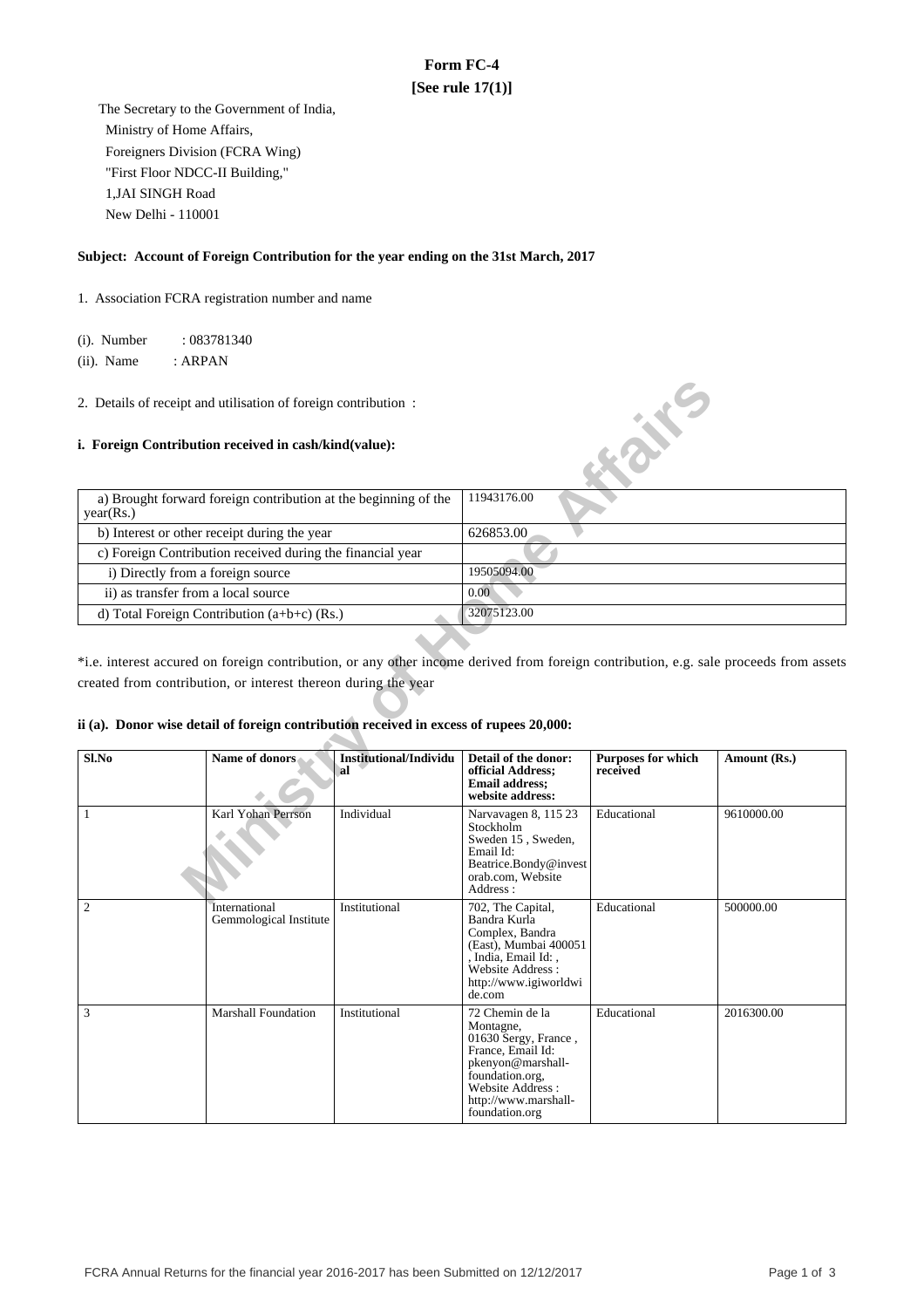| Sl.No                                                  | <b>Name of donors</b>                                                               | al             | <b>Institutional/Individu</b> | Detail of the donor:<br>official Address:<br><b>Email address;</b><br>website address:                                                                                                                                      | <b>Purposes for which</b><br>received | Amount (Rs.) |
|--------------------------------------------------------|-------------------------------------------------------------------------------------|----------------|-------------------------------|-----------------------------------------------------------------------------------------------------------------------------------------------------------------------------------------------------------------------------|---------------------------------------|--------------|
| $\overline{4}$                                         | Global Fund for<br>children                                                         | Institutional  |                               | 1101 Fourteenth Street,<br>NW, Suite 420,<br>Washington DC,<br>20005 USA, United<br>States of America,<br>Email Id:<br>kkhan@globalfundforc<br>hildren.org, Website<br>Address:<br>http://www.globalfundf<br>orchildren.org | Educational                           | 1814232.00   |
| 5                                                      | Global Giving UK                                                                    | Institutional  |                               | 6 Great James Street,<br>London,<br>WC1N 3DA, United<br>Kingdom, Email Id:,<br>Website Address :<br>https://www.globalgivi<br>ng.co.uk                                                                                      | Educational                           | 81014.00     |
| 6                                                      | God My Silent Partner                                                               | Institutional  |                               | Regent House,<br>Theobald Street,<br>Borehamwood,<br>Hertfordshire,<br>WD6 4RS, United<br>Kingdom, Email Id:<br>suvi@gmspfoundation.<br>org, Website Address :<br>http://www.gmspfound<br>ation.org                         | Educational                           | 3483479.00   |
| 7                                                      | <b>Advent International</b><br>PE Advisors Private<br>Limited                       | Institutional  |                               | Unit 1702, 17th floor,<br>One India Bulls Centre,<br>Tower 2, Wing A, 841,<br>Senapati Bapat Marg,<br>Mumbai 400013,<br>India, Email Id:,<br>Website Address :<br>http://www.adventinter<br>national.com                    | Educational                           | 611795.00    |
| $\,8\,$                                                | Share And Care<br>Foundation                                                        | Institutional  |                               | 676 Winters Avenue,<br>Paramus, NJ 07652,<br><b>United States of</b><br>America, Email Id:<br>info@shareandcare.org<br>Website Address:<br>http://shareandcare.org                                                          | Educational                           | 1385144.00   |
|                                                        | (b). Cumulative purpose-wise amount of all foreign contribution donation received : |                |                               |                                                                                                                                                                                                                             |                                       |              |
| Sl.No                                                  |                                                                                     | <b>Purpose</b> |                               |                                                                                                                                                                                                                             | Amount                                |              |
| 1                                                      |                                                                                     | Educational    |                               |                                                                                                                                                                                                                             | 19505094.00                           |              |
| (iii). Details of Utilization of foreign contribution: |                                                                                     |                |                               |                                                                                                                                                                                                                             |                                       |              |
| objectives of the association (Rs.)                    | a. Total Utilization* for projects as per aims and                                  |                | 16500680.00                   |                                                                                                                                                                                                                             |                                       |              |
| 5, FCRA 2011 (Rs.)                                     | b. Total Administrative Exprenses as provided in Rule                               |                | 3015429.00                    |                                                                                                                                                                                                                             |                                       |              |

| Sl.No | т.<br><b>000</b><br>. | moun               |
|-------|-----------------------|--------------------|
|       | ona<br>æ              | $\sim$<br>w<br>…∪ւ |

## **(iii). Details of Utilization of foreign contribution:**

| a. Total Utilization* for projects as per aims and<br>objectives of the association (Rs.) | 16500680.00 |
|-------------------------------------------------------------------------------------------|-------------|
| b. Total Administrative Exprenses as provided in Rule<br>5, FCRA 2011 (Rs.)               | 3015429.00  |
| c. Total invested in term deposits(Rs.)                                                   | 21200000.00 |
| Total Purchase of fresh assets (Rs.)                                                      | 133893.00   |
| Total utilization in the year(Rs.) $(a+b+c+d)$                                            | 19650002.00 |

\* It is affirmed that the utilisation of foreign contribution is not in contravention of the provisions contained in proviso to Sction 9(e) and Section 12(4)(f) of the Act which states that the acceptance of foreign contribution is not likely to affect prejudically.

(A) the soverignty and integrity of india; or.

(B) the security, strategic, scientific or echnomic interest of the state; or

(C) the public interest; or

- (D) freedom or fairness of election to any legistature; or
- (E) friendly relations with any foreign state; or